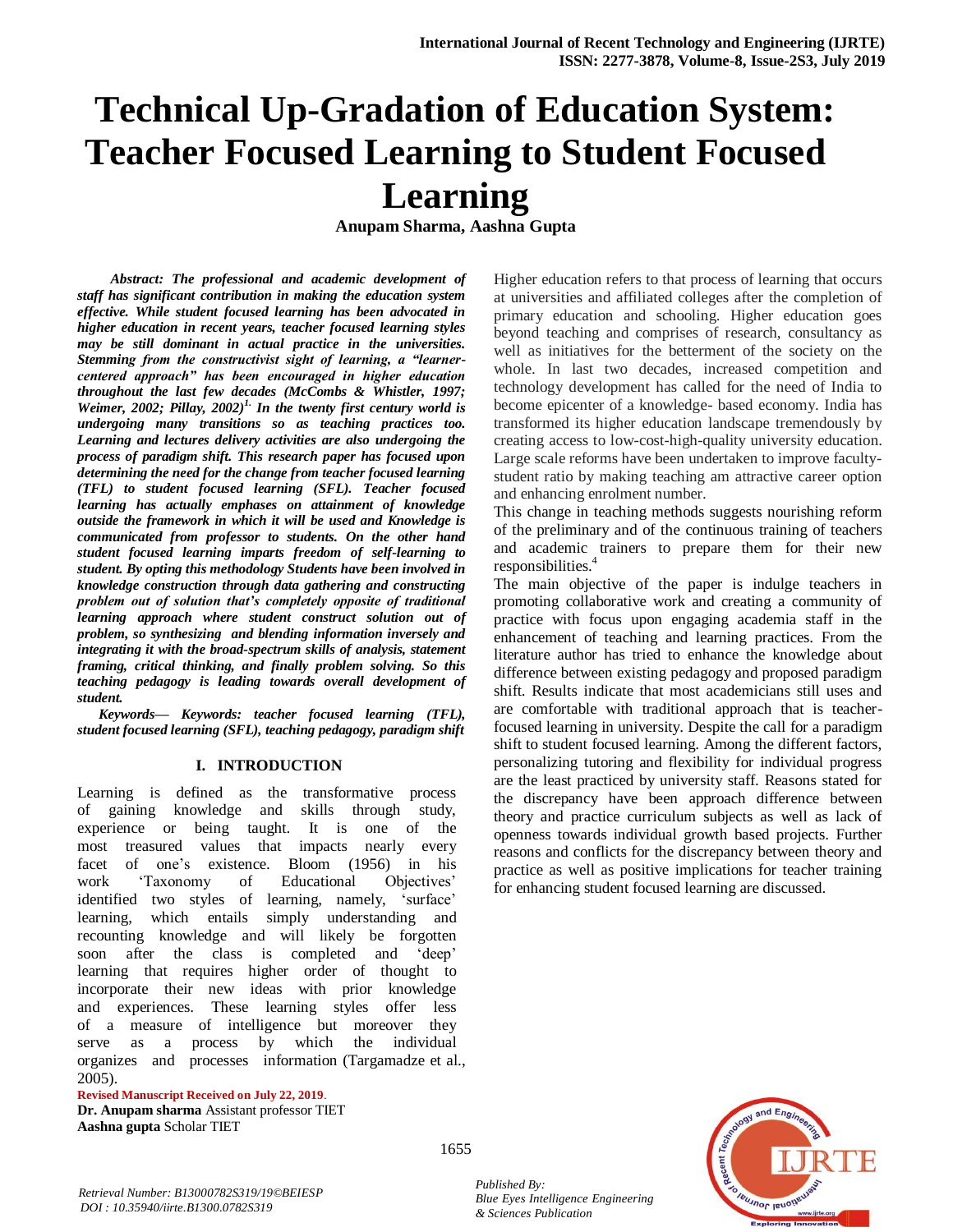## **Technical Up-Gradation of Education System:Teacher Focused Learning to Student Focused Learning**

Table 1: Discipline Comparison in Teacher–Centered Learning and Student-Centered Learning

| <b>TEACHER-CENTERED</b>                                | <b>STUDENT-CENTERED</b>                  |  |  |
|--------------------------------------------------------|------------------------------------------|--|--|
| <b>LEARNING</b>                                        | <b>LEARNING</b>                          |  |  |
| Teacher is the sole                                    | Leadership is shared                     |  |  |
| leader                                                 |                                          |  |  |
| Management is a form                                   | Management is a form                     |  |  |
| of oversight                                           | of guidance                              |  |  |
| takes<br>Teacher                                       | Students are facilitators                |  |  |
| responsibility for<br>all                              | for the operations<br>of                 |  |  |
| paperwork<br>the<br>and                                | the classroom                            |  |  |
| organization                                           |                                          |  |  |
| Discipline comes from                                  | Discipline comes from                    |  |  |
| the teacher                                            | the self                                 |  |  |
| A few students are                                     | All students have the                    |  |  |
| the teacher's helpers                                  | opportunity to become                    |  |  |
|                                                        | integral part of<br>an<br>the            |  |  |
|                                                        | management of<br>the                     |  |  |
|                                                        | classroom                                |  |  |
| Teacher makes<br>the                                   | Rules are developed by                   |  |  |
| rules and posts<br>them                                | the teacher<br>and                       |  |  |
| for all students                                       | students in the<br>form<br>of            |  |  |
|                                                        | a constitution<br>$\alpha$               |  |  |
|                                                        | compact<br>Consequences reflect          |  |  |
| Consequences are fixed<br>for all students             | individual differences                   |  |  |
| Rewards are mostly                                     | Rewards are<br>mostly                    |  |  |
| extrinsic                                              | intrinsic                                |  |  |
| Students are allowed                                   | $\overline{\text{in}}$<br>Students share |  |  |
| limited responsibilities<br>classroom responsibilities |                                          |  |  |
| Few members<br>$\sigma$ f<br>the                       | Partnerships are formed                  |  |  |
| community enter<br>the                                 | with business<br>and                     |  |  |
| classroom                                              | community groups<br>to                   |  |  |
|                                                        | enrich and broaden<br>the                |  |  |
|                                                        | learning opportunities<br>for            |  |  |
|                                                        | students                                 |  |  |

## **II. ROLE OF TEACHER AS A FACILITATOR**

An instructor (professor or teacher) plays a crucial role in the process of imparting knowledge to the students. With the changing trends, there is need for shifting the role of lecturer from just a disseminator to proactive facilitator. Lecturer should build a conducive learning environment for students where each participant is given equal opportunity to actively participate in open-ended discussions, assignments, presentations. Lecturer must explicitly inspire and encourage student ownership of learning and motivates students to accept responsibility for their own learning.

Table 2: Teachers' conceptions of the model

| I do                                                 | We do                            | You do                                       |  |
|------------------------------------------------------|----------------------------------|----------------------------------------------|--|
| Responsibility on -Involvement of Students think and |                                  |                                              |  |
| teacher to provide                                   | students through do on their own |                                              |  |
| clear explanations:                                  |                                  | pair/group work -Differentiate tasks         |  |
| -with<br>good                                        |                                  | -Students given a $\vert$ -provide work that |  |
| examples                                             | chance to work students can      | do                                           |  |

| -in the easiest way | together          | and   | including         |         |
|---------------------|-------------------|-------|-------------------|---------|
| -short and simple   | share ideas       |       | worksheets,       |         |
|                     | -Teachers         | plan  | challenging       | and     |
|                     | challenging tasks |       | interesting tasks |         |
|                     | -Teacher need to  |       | -Check            |         |
|                     | give              | clear | understanding     |         |
|                     | instructions      |       | through           | written |
|                     |                   |       | work              |         |

## **III. RESULT**

Three following shows the overall result of choosing new education trends.

Figure 1: The most popular trends in education



Figure 2: Transforming learning for the smart learning paradigm



*Blue Eyes Intelligence Engineering & Sciences Publication*